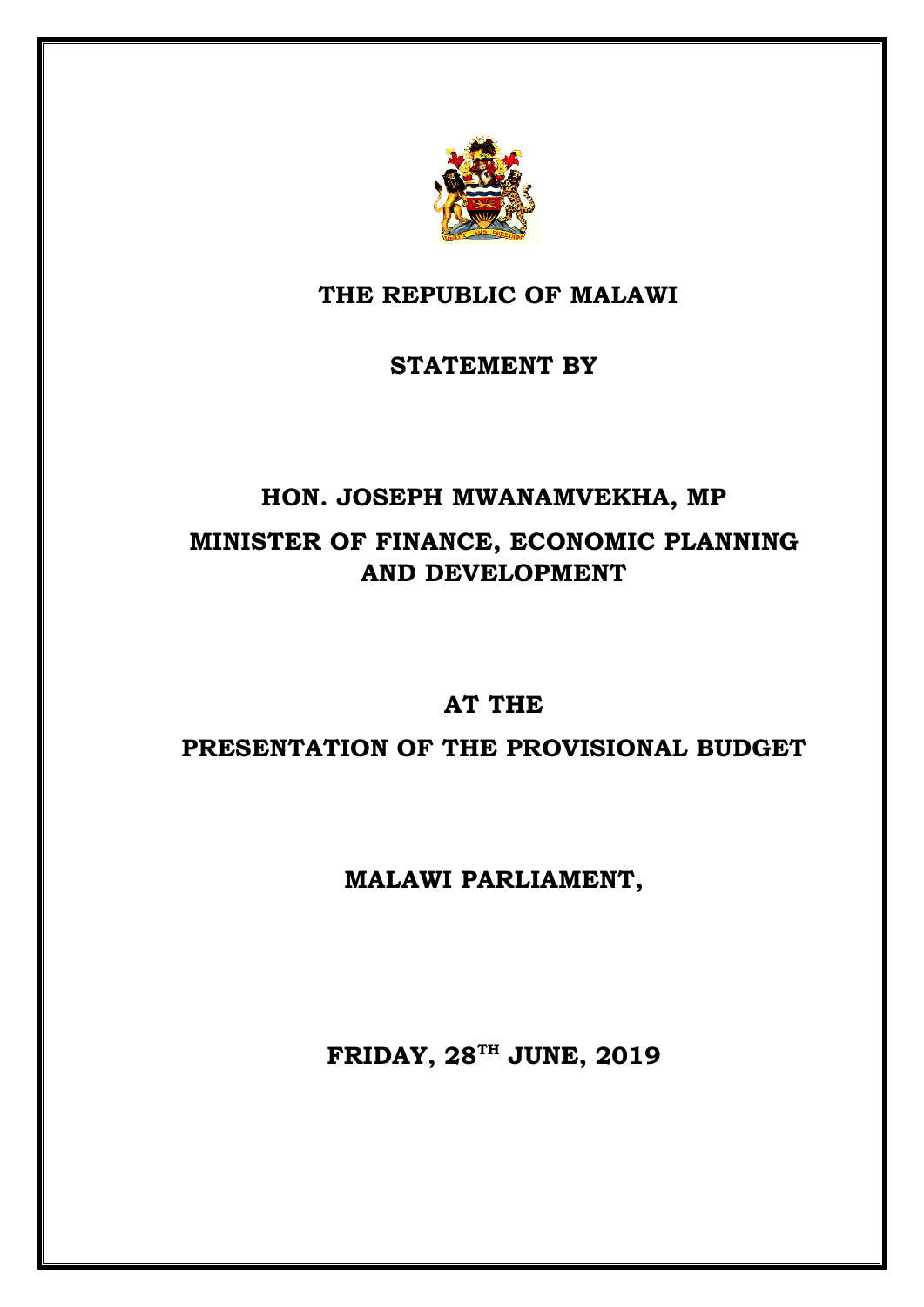**Clerk:** Government Business, Financial Resolution "*That this Assembly approves, pursuant to Section 178 of the Constitution, that the Minister of Finance, Economic Planning and Development do authorize the withdrawal from the Consolidated Fund, an amount not exceeding* **Five Hundred and Eleven Billion, Two Hundred and Sixty Nine Million, Five Hundred Twenty Two Thousand, Seven Hundred and Ninety Four Kwacha (K511,269,522,794)** *for the purpose of meeting expenditure necessary to carry on the services of the Government from 1st July 2019 to 31st October 2019 or until the Appropriation Act, 2019 comes into force, whichever comes earlier, but so however, that any money so withdrawn shall be included under the appropriate heads in the Appropriation Bill relating to the Appropriation Act, 2019." (To be moved by the Minister of Finance, Economic Planning and Development)*

**Speaker:** I recognise the Minister of Finance, Economic Planning and Development.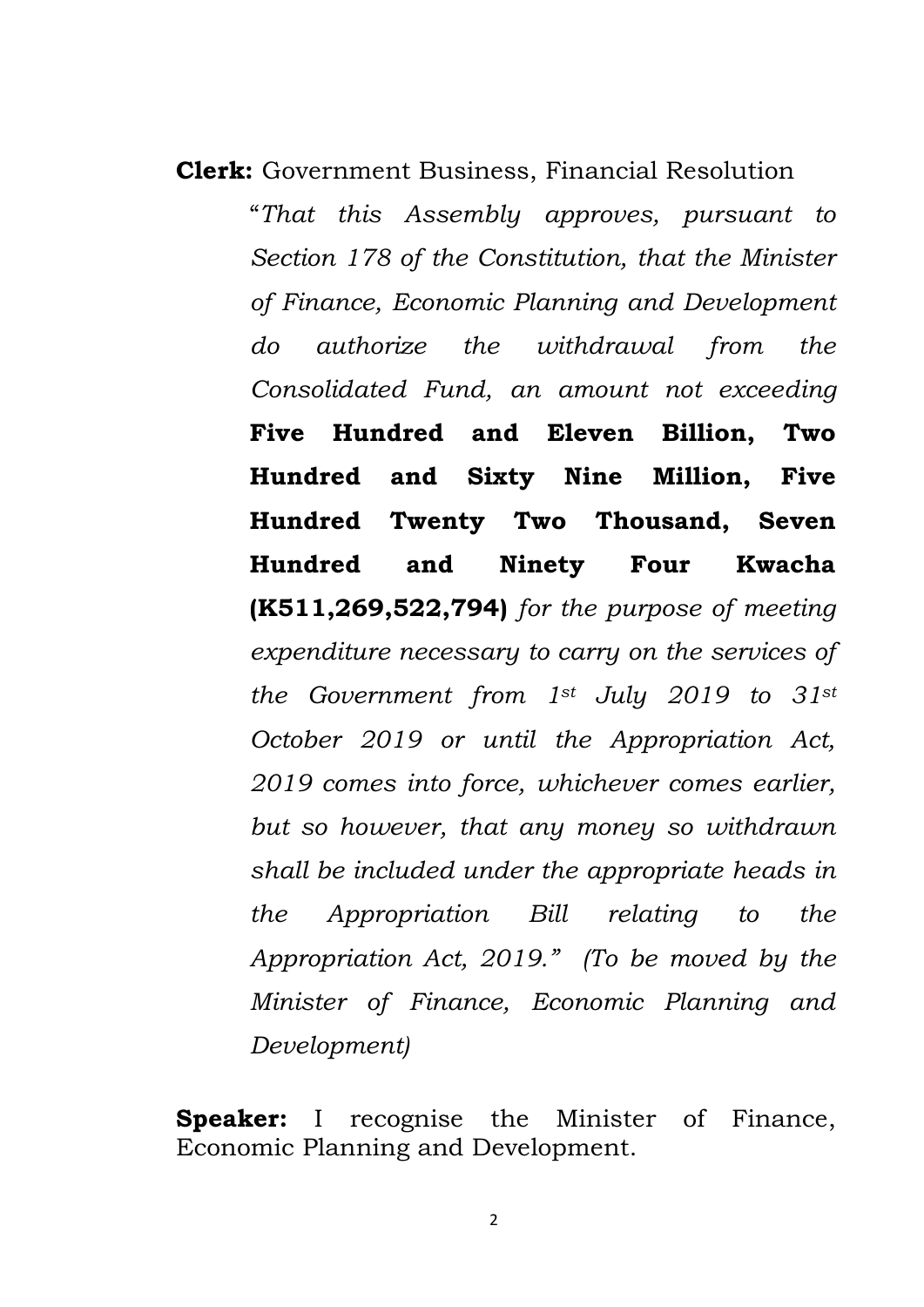**Minister:** Madam Speaker, I beg to move that the House authorizes the Minister of Finance, Economic Planning and Development to withdraw an amount of **Five Hundred and Eleven Billion, Two Hundred and Sixty Nine Million, Five Hundred Twenty Two Thousand, Seven Hundred and Ninety Four Kwacha (K511,269,522,794)** from the Consolidated Fund to enable the Government to deliver services for a period of four months, from 1st July 2019 to 31st October 2019 or until the Appropriation Act, 2019 comes into force. This is consistent with Section 178 of the Constitution of the Republic of Malawi, and this amount of money will be part of the 2019/2020 Financial Year Budget.

**Madam Speaker,** as we are all aware, Cabinet was constituted on 20th June, 2019 and as a result, there was limited time to bring the full budget before the house and have the Appropriation Bill passed before 1st July, 2019. This is the reason why it has become necessary that I move this Motion on financial resolutions.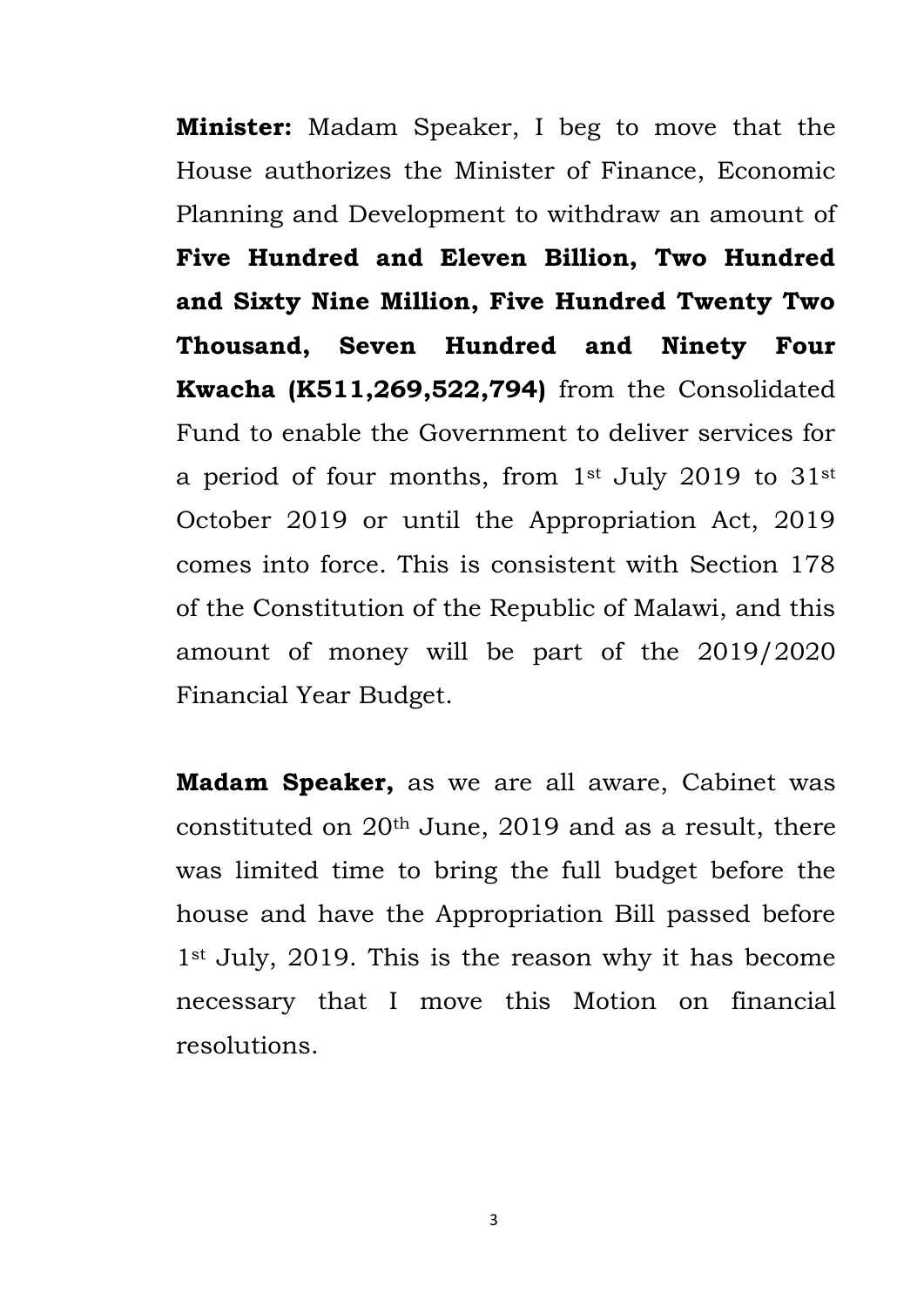**Madam Speaker,** as per tradition, the Provisional Budget does not come in form of a Budget Statement but as a Motion. This is because both the Budget Statement and the detailed budget will be presented when Parliament reconvenes in September 2019 to discuss the Full National Budget. As I have already indicated, the Provisional Budget figures will also form part of the 2019/2020 national budget.

**Madam Speaker,** the assumptions underlying the Provisional Budget are as follows:

- (i) Inflation is expected to average 8.0% during the period under review;
- (ii) Exchange rate is expected to average MK750 to One US Dollar;
- (iii) Government will reduce domestic borrowing from 4.1% of GDP to 0.3%;
- (iv) Only ongoing projects will be provided for in the Provisional Budget. Provisions for new projects will be made in the main budget; and
- (v) All contractual obligations which fall due within the four months under consideration have been provided for.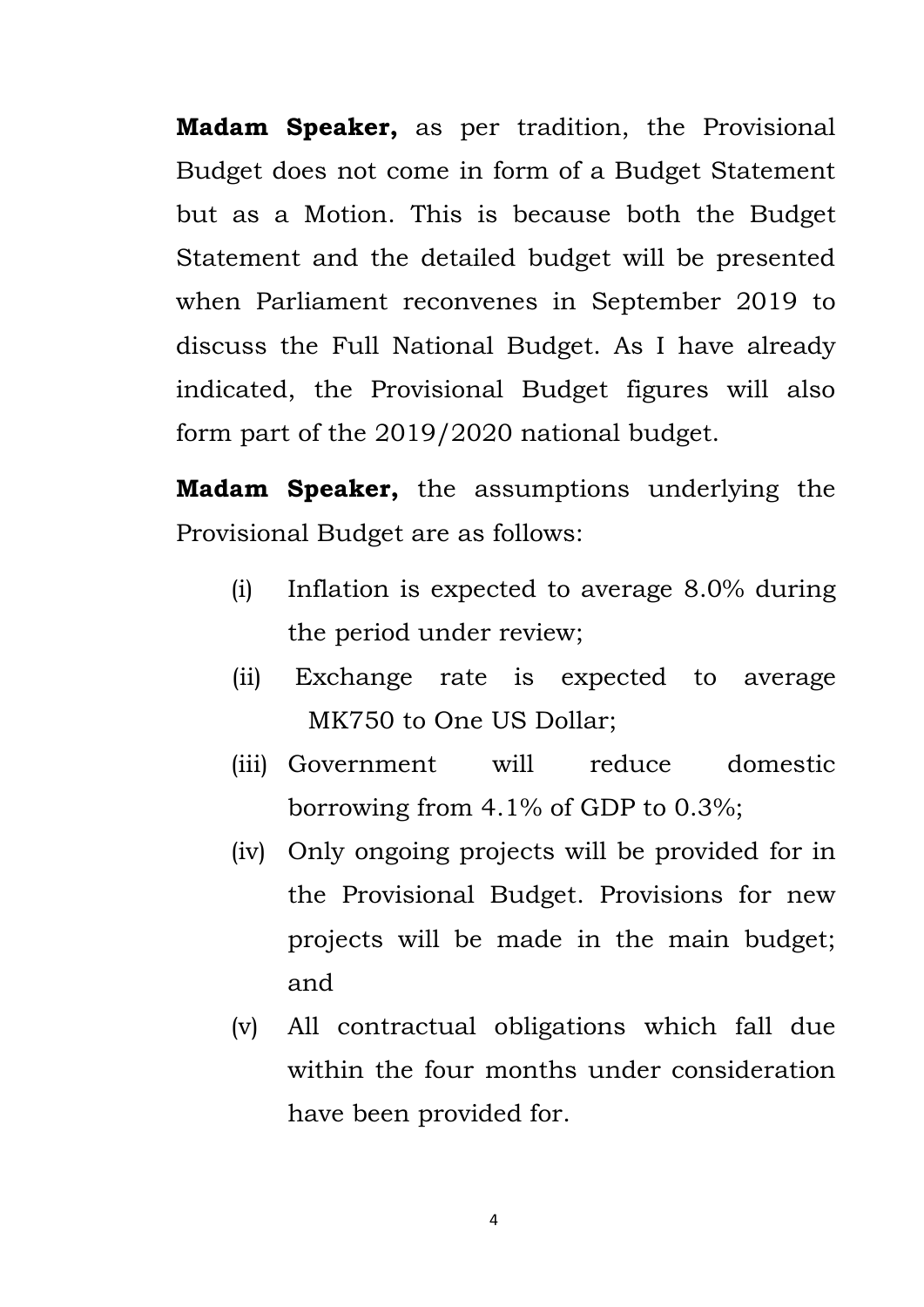**Madam Speaker,** the Provisional Budget has total revenue and grants amounting to K461.2 billion of which K410.5 billion is domestic revenues and K50.7 billion are grants. Total expenditure and net lending amounts to K511.3 billion for the period of four months. The major highlights in the Provisional Budget are as follows:

#### **Wages and Salaries**

**Madam Speaker,** Wages and Salaries are projected at K135 billion, representing 34.3% of the 2018/2019, Approved Personal Emoluments figure of K393.6 billion. The projection has been based on Government Ministries, Departments and Agencies' (MDAs) actual expenditure on wages and salaries. In addition, the estimate has taken into consideration the recent promotion of Teachers and security officers.

#### **Other Recurrent Transactions (ORT)**

**Madam Speaker,** Other Recurrent Transactions (ORT) is based on provision of public services by MDAs from July to October 2019, and their existing commitments.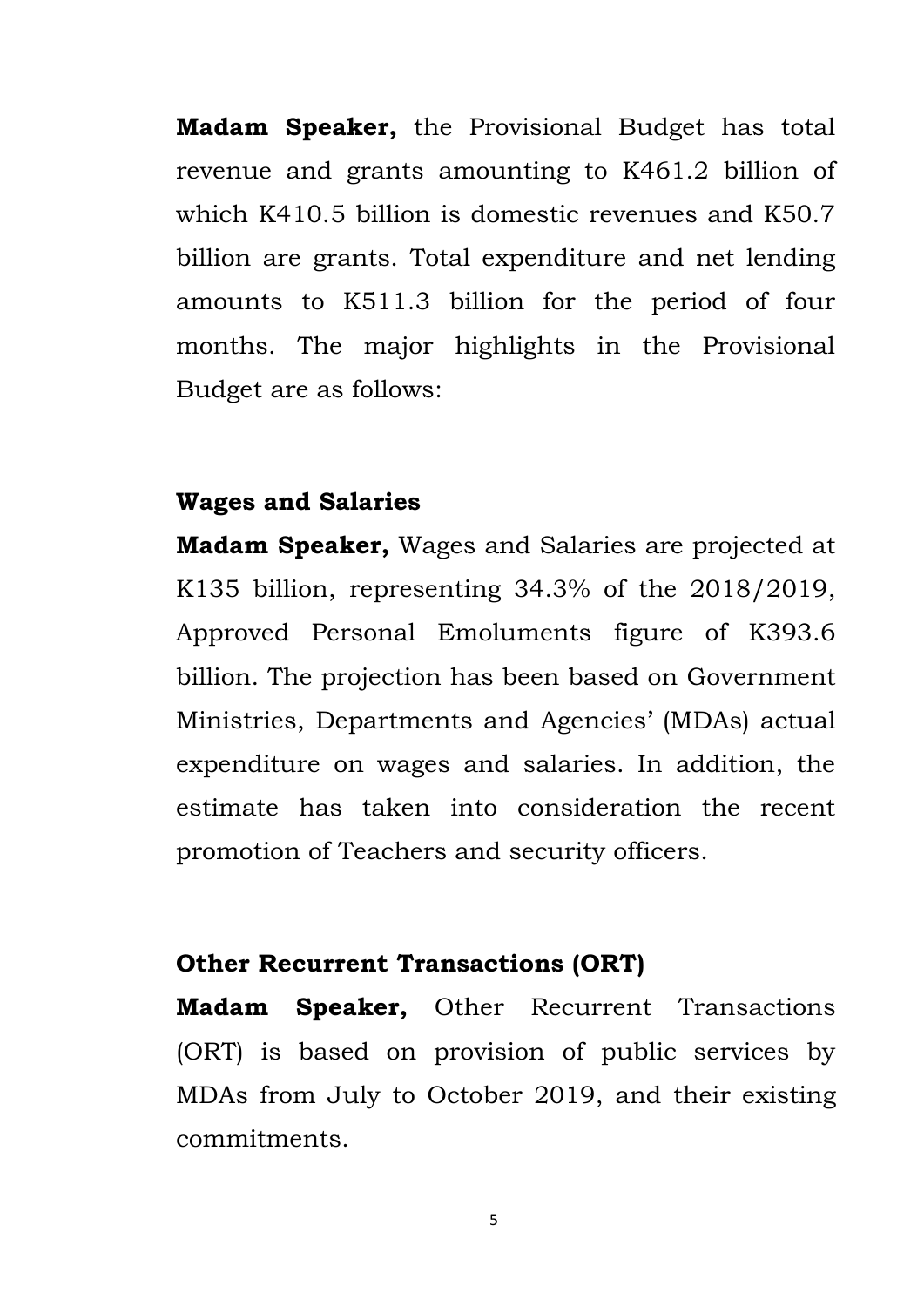#### **Development Expenditure**

**Madam Speaker,** Development expenditure has a total provision of K116.5 billion of which K98.7 billion is foreign financed while K17.9 billion is domestically financed. Madame Speaker, this development expenditure is for ongoing projects only.

#### **Net Domestic Borrowing**

**Madam Speaker,** the Provisional Budget has a Net Domestic Borrowing of K16.5 billion. This is much lower as compared to MK84.3 billion for the same period in the 2018/2019 Budget.

In conclusion **Madam Speaker**, I wish to assure the House that they will have an opportunity to fully debate the budget statement for the 2019/2020 national budget in September 2019. May I therefore, **Madam Speaker,** invite the House to support the Motion so as to enable the Government to operate between July and October, 2019. **Madam Speaker,** I beg to move.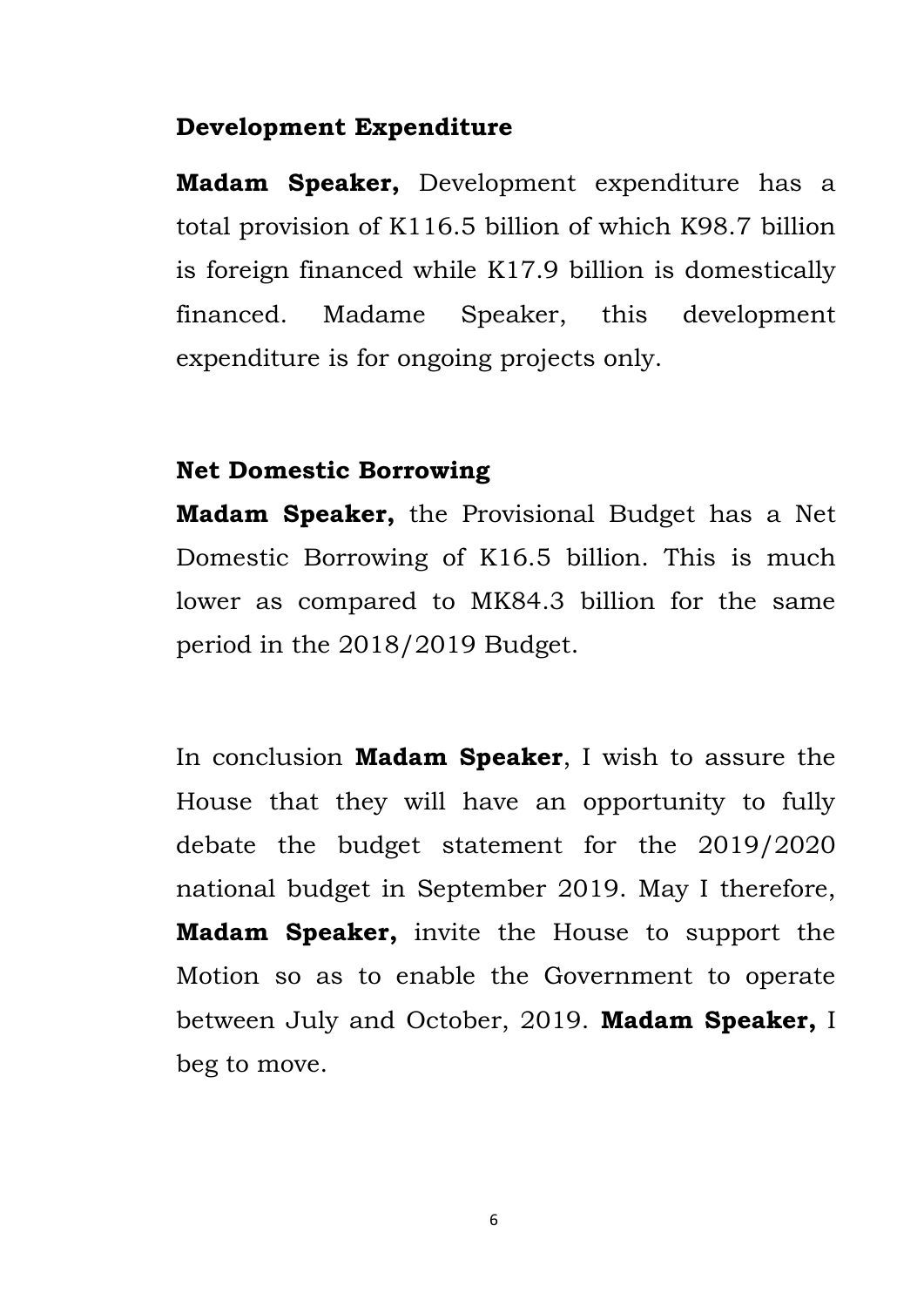**Speaker:** *Thank you very much Minister of Finance, Economic Planning and Development. May I recognize Party spokespersons to respond to the Motion.* 

**Party Spokespersons:** *Respond to the Motion*

**Speaker:** *May I ask the Minister of Finance, Economic Planning and Development to respond.* 

**Minister:** Respond to the issues raised and lastly says, "*With these few remarks, Madam Speaker, I beg to move*".

**Speaker:** *Debate on this matter is now closed. Honourable Members, the Motion was moved and properly commented by the various leaders of political parties. It is now time now that I put the question that "the Assembly approves, pursuant to Section 178 of the Constitution, that the Minister of Finance, Economic Planning and Development do authorize the withdrawal from the Consolidated Fund, an amount not exceeding Five Hundred and Eleven Billion, Two Hundred and Sixty Nine Million, Five Hundred Twenty Two Thousand, Seven Hundred and Ninety Four Kwacha (K511,269,522,794) for the purpose of meeting expenditure necessary to carry on the services of Government from 1st July, 2019 the*